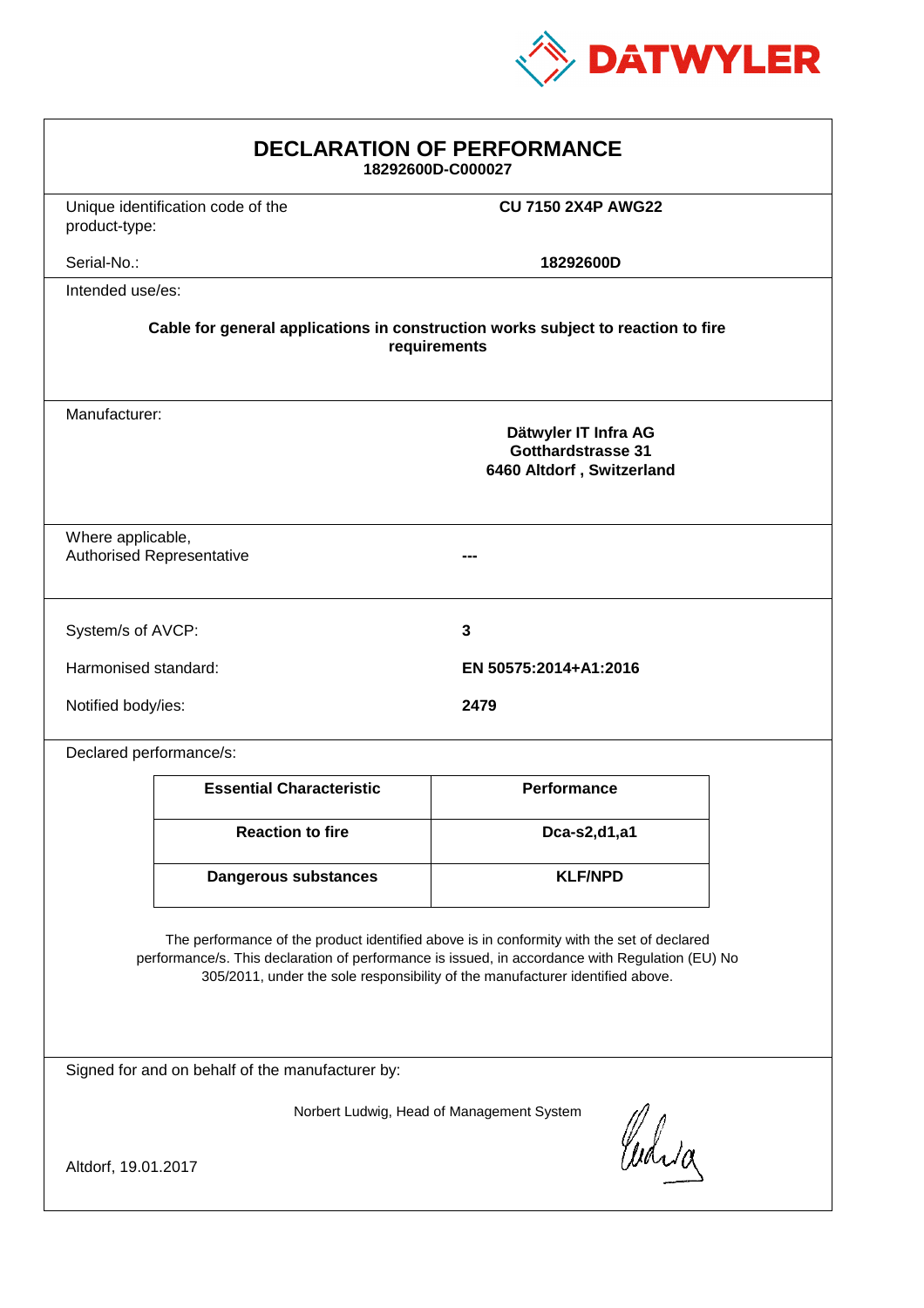

| LEISTUNGSERKLÄRUNG<br>18292600D-C000027                                                                                                                                                                                                                    |                                             |                                                                                |  |
|------------------------------------------------------------------------------------------------------------------------------------------------------------------------------------------------------------------------------------------------------------|---------------------------------------------|--------------------------------------------------------------------------------|--|
|                                                                                                                                                                                                                                                            | Eindeutiger Kenncode des Produkttyps:       | <b>CU 7150 2X4P AWG22</b>                                                      |  |
| Serien-Nr.:                                                                                                                                                                                                                                                |                                             | 18292600D                                                                      |  |
| Verwendungszweck(e):                                                                                                                                                                                                                                       |                                             |                                                                                |  |
| Kabel/Leitung für allgemeine Anwendungen in Bauwerken in Bezug auf die<br>Anforderungen an das Brandverhalten                                                                                                                                              |                                             |                                                                                |  |
| Hersteller:                                                                                                                                                                                                                                                |                                             | Dätwyler IT Infra AG<br><b>Gotthardstrasse 31</b><br>6460 Altdorf, Switzerland |  |
| Wo anwendbar, Bevollmächtigter:                                                                                                                                                                                                                            |                                             |                                                                                |  |
|                                                                                                                                                                                                                                                            |                                             |                                                                                |  |
| Leistungsbeständigkeit:                                                                                                                                                                                                                                    | System(e) zur Bewertung und Überprüfung der | 3                                                                              |  |
| Harmonisierte Norm:                                                                                                                                                                                                                                        |                                             | EN 50575:2014+A1:2016                                                          |  |
|                                                                                                                                                                                                                                                            | Notifizierte Stelle(n):<br>2479             |                                                                                |  |
| Erklärte Leistung(en):                                                                                                                                                                                                                                     |                                             |                                                                                |  |
|                                                                                                                                                                                                                                                            | <b>Wesentliche Merkmale</b>                 | Leistung                                                                       |  |
|                                                                                                                                                                                                                                                            | <b>Brandverhalten</b>                       | Dca-s2,d1,a1                                                                   |  |
|                                                                                                                                                                                                                                                            | Gefährliche Stoffe                          | <b>KLF/NPD</b>                                                                 |  |
| Die Leistung des vorstehenden Produkts entspricht der erklärten Leistung/den erklärten<br>Leistungen. Für die Erstellung der Leistungserklärung im Einklang mit der Verordnung (EU) Nr.<br>305/2011 ist allein der obengenannte Hersteller verantwortlich. |                                             |                                                                                |  |
| Unterzeichnet für den Hersteller und im Namen des Herstellers von:                                                                                                                                                                                         |                                             |                                                                                |  |
| Norbert Ludwig, Head of Management System<br>Which<br>Altdorf, 19.01.2017                                                                                                                                                                                  |                                             |                                                                                |  |
|                                                                                                                                                                                                                                                            |                                             |                                                                                |  |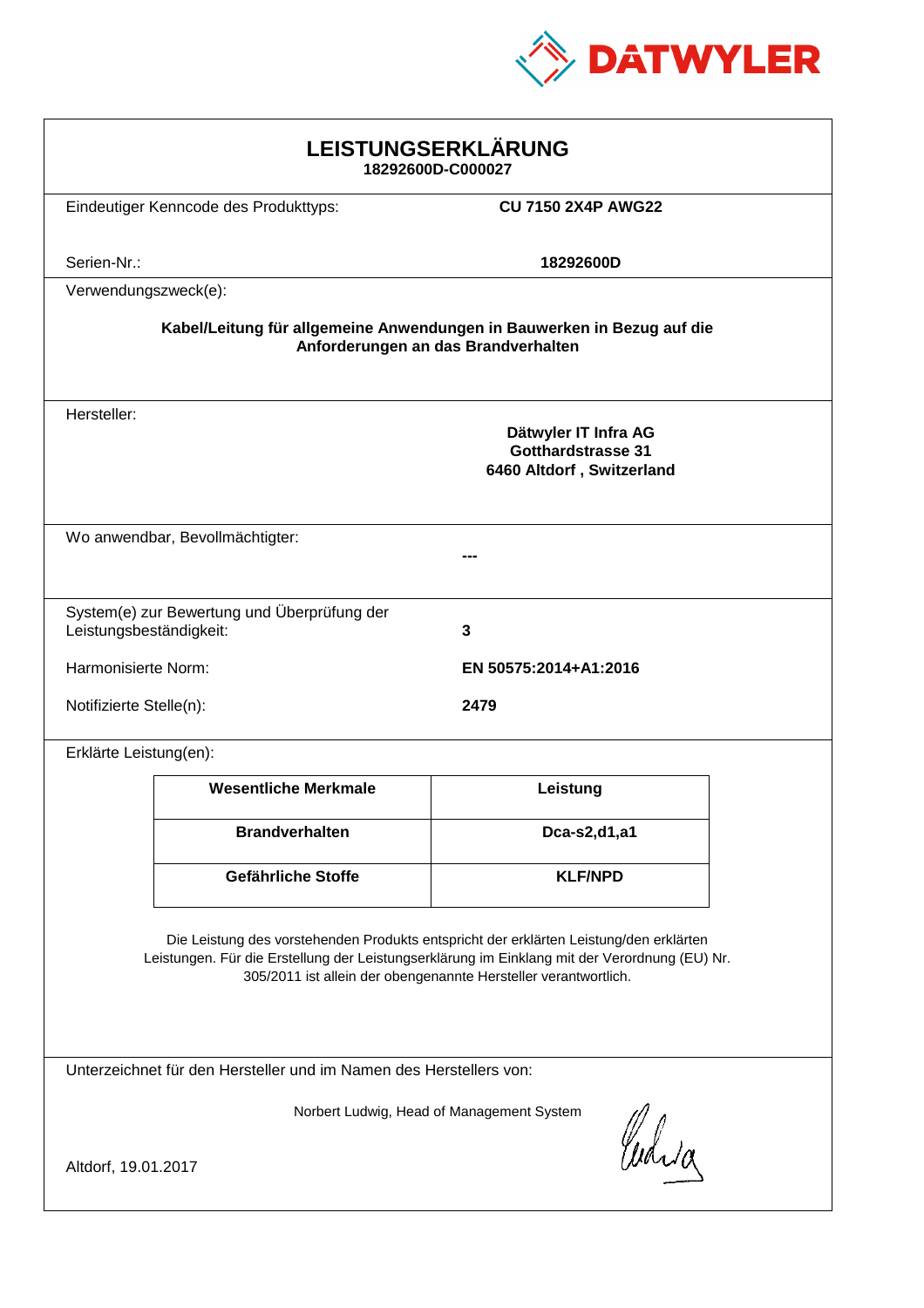

| <b>PRESTATIEVERKLARING</b><br>18292600D-C000027                                                                                                                                                                                                                             |  |  |  |
|-----------------------------------------------------------------------------------------------------------------------------------------------------------------------------------------------------------------------------------------------------------------------------|--|--|--|
| <b>CU 7150 2X4P AWG22</b>                                                                                                                                                                                                                                                   |  |  |  |
| 18292600D                                                                                                                                                                                                                                                                   |  |  |  |
|                                                                                                                                                                                                                                                                             |  |  |  |
| Kabels voor algemene toepassingen in bouwwerken die onder<br>voorschriften inzake materiaalgedrag bij brand vallen                                                                                                                                                          |  |  |  |
| Dätwyler IT Infra AG<br><b>Gotthardstrasse 31</b><br>6460 Altdorf, Switzerland                                                                                                                                                                                              |  |  |  |
| indien van toepassing, Gemachtigde:                                                                                                                                                                                                                                         |  |  |  |
| 3<br>EN 50575:2014+A1:2016<br>2479                                                                                                                                                                                                                                          |  |  |  |
|                                                                                                                                                                                                                                                                             |  |  |  |
| Essentiële kenmerken<br><b>Prestatie</b>                                                                                                                                                                                                                                    |  |  |  |
| Dca-s2,d1,a1                                                                                                                                                                                                                                                                |  |  |  |
| <b>KLF/NPD</b>                                                                                                                                                                                                                                                              |  |  |  |
| De prestaties van het hierboven omschreven product zijn conform de aangegeven prestaties. Deze<br>prestatieverklaring wordt in overeenstemming met Verordening (EU) nr. 305/2011 onder de exclusieve<br>verantwoordelijkheid van de hierboven vermelde fabrikant verstrekt. |  |  |  |
| Ondertekend voor en namens de fabrikant door:                                                                                                                                                                                                                               |  |  |  |
| Norbert Ludwig, Head of Management System<br>Curia<br>Altdorf, 19.01.2017                                                                                                                                                                                                   |  |  |  |
|                                                                                                                                                                                                                                                                             |  |  |  |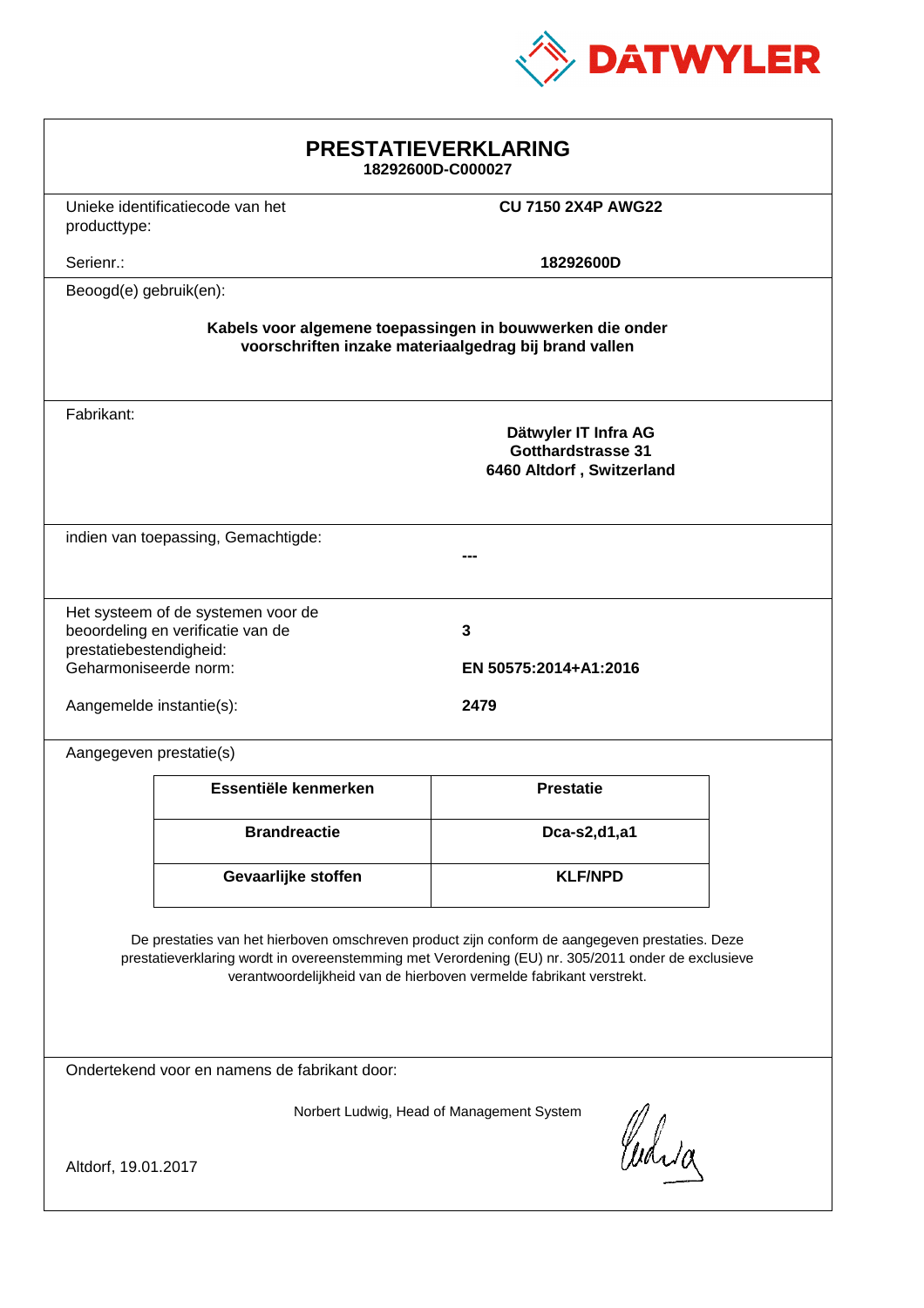

| <b>DÉCLARATION DES PERFORMANCES</b><br>18292600D-C000027                                                                                                                                                                                                         |                                  |                                                                         |  |
|------------------------------------------------------------------------------------------------------------------------------------------------------------------------------------------------------------------------------------------------------------------|----------------------------------|-------------------------------------------------------------------------|--|
| produit type:                                                                                                                                                                                                                                                    | Code d'identification unique du  | <b>CU 7150 2X4P AWG22</b>                                               |  |
| Numéro de série:                                                                                                                                                                                                                                                 |                                  | 18292600D                                                               |  |
| Usage(s) prévu(s):                                                                                                                                                                                                                                               |                                  |                                                                         |  |
| Câble pour applications générales dans les ouvrages de construction soumis<br>aux exigences de réaction au feu                                                                                                                                                   |                                  |                                                                         |  |
| Fabricant:                                                                                                                                                                                                                                                       |                                  | Dätwyler IT Infra AG<br>Gotthardstrasse 31<br>6460 Altdorf, Switzerland |  |
|                                                                                                                                                                                                                                                                  | Le cas échéant, Mandataire       |                                                                         |  |
| Système(s) d'évaluation et de<br>vérification de la constance des<br>3<br>performances:<br>Norme harmonisée:<br>EN 50575:2014+A1:2016                                                                                                                            |                                  |                                                                         |  |
|                                                                                                                                                                                                                                                                  | Organisme(s) notifié(s):<br>2479 |                                                                         |  |
|                                                                                                                                                                                                                                                                  | Performance(s) déclarée(s):      |                                                                         |  |
|                                                                                                                                                                                                                                                                  | Caractéristique essentielle      | <b>Performance</b>                                                      |  |
|                                                                                                                                                                                                                                                                  | Réaction au feu                  | Dca-s2,d1,a1                                                            |  |
|                                                                                                                                                                                                                                                                  | <b>Substances dangereuses</b>    | <b>KLF/NPD</b>                                                          |  |
| Les performances du produit identifié ci-dessus sont conformes aux performances déclarées.<br>Conformément au règlement (UE) no 305/2011, la présente déclaration des performances est<br>établie sous la seule responsabilité du fabricant mentionné ci-dessus. |                                  |                                                                         |  |
| Signé pour le fabricant et en son nom par:                                                                                                                                                                                                                       |                                  |                                                                         |  |
| Norbert Ludwig, Head of Management System<br>Waia                                                                                                                                                                                                                |                                  |                                                                         |  |
| Altdorf, 19.01.2017                                                                                                                                                                                                                                              |                                  |                                                                         |  |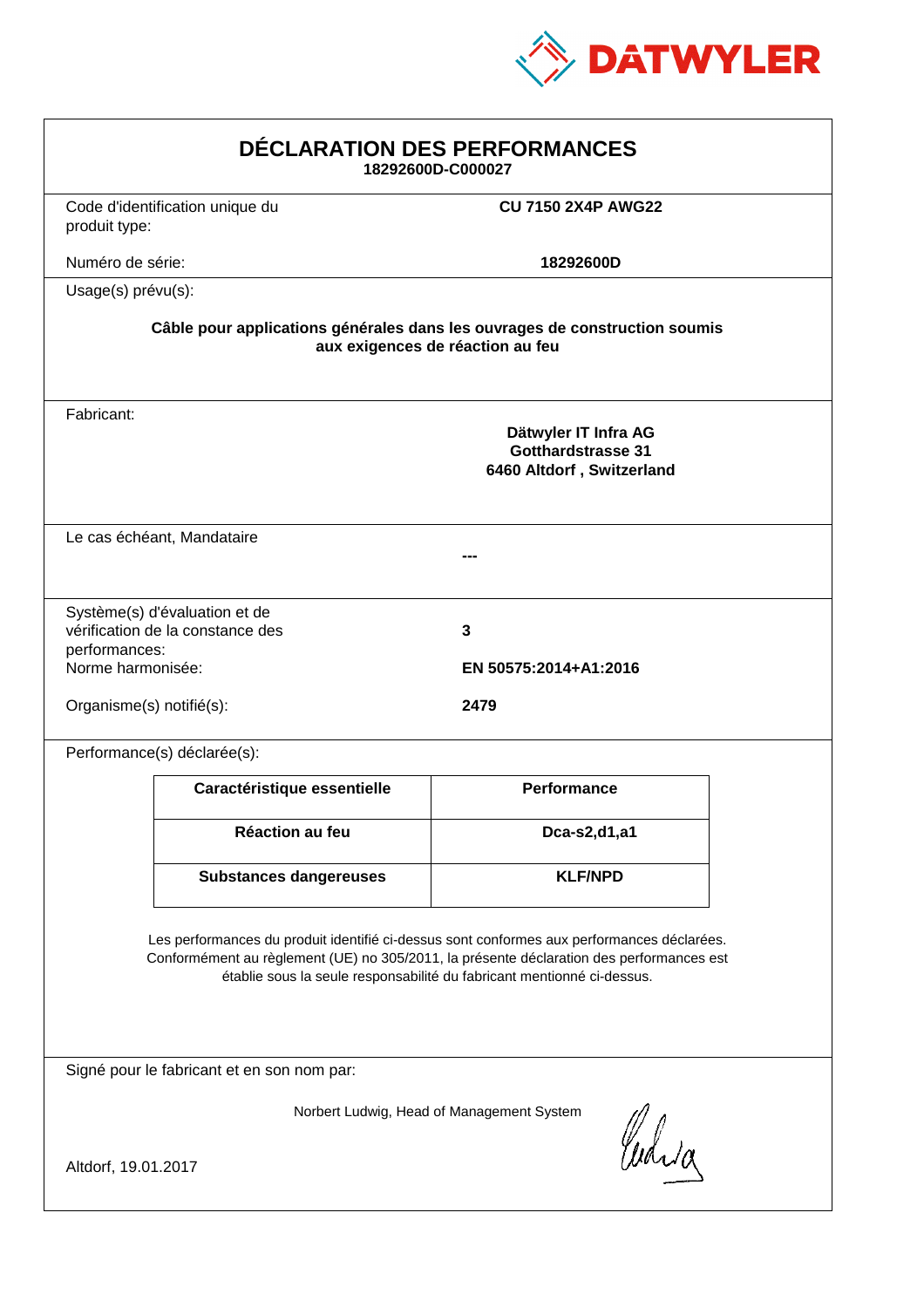

| <b>DECLARACIÓN DE PRESTACIONES</b><br>18292600D-C000027                                                                                                                                                                                                                                        |                                                                                |                            |  |
|------------------------------------------------------------------------------------------------------------------------------------------------------------------------------------------------------------------------------------------------------------------------------------------------|--------------------------------------------------------------------------------|----------------------------|--|
| producto tipo:                                                                                                                                                                                                                                                                                 | Código de identificación única del                                             | <b>CU 7150 2X4P AWG22</b>  |  |
| Número de serie:                                                                                                                                                                                                                                                                               |                                                                                | 18292600D                  |  |
| Usos previstos:                                                                                                                                                                                                                                                                                |                                                                                |                            |  |
| Cable sujeto a requisitos de reacción al fuego para aplicaciones generales en obras<br>de construcción                                                                                                                                                                                         |                                                                                |                            |  |
| Fabricante:                                                                                                                                                                                                                                                                                    | Dätwyler IT Infra AG<br><b>Gotthardstrasse 31</b><br>6460 Altdorf, Switzerland |                            |  |
| En su caso, Representante autorizado:                                                                                                                                                                                                                                                          |                                                                                |                            |  |
| $(EVCP)$ :<br>Norma armonizada:                                                                                                                                                                                                                                                                | Sistemas de evaluación y verificación<br>de la constancia de las prestaciones  | 3<br>EN 50575:2014+A1:2016 |  |
| Organismos notificados:<br>2479                                                                                                                                                                                                                                                                |                                                                                |                            |  |
|                                                                                                                                                                                                                                                                                                | Prestaciones declaradas:                                                       |                            |  |
|                                                                                                                                                                                                                                                                                                | Característica esencial                                                        | <b>Prestaciones</b>        |  |
|                                                                                                                                                                                                                                                                                                | Reacción al fuego                                                              | Dca-s2,d1,a1               |  |
|                                                                                                                                                                                                                                                                                                | <b>Sustancias peligrosas</b>                                                   | <b>KLF/NPD</b>             |  |
| Las prestaciones del producto identificado anteriormente son conformes con el conjunto de<br>prestaciones declaradas. La presente declaración de prestaciones se emite, de conformidad con<br>el Reglamento (UE) nº 305/2011, bajo la sola responsabilidad del fabricante arriba identificado. |                                                                                |                            |  |
| Firmado por y en nombre del fabricante por:                                                                                                                                                                                                                                                    |                                                                                |                            |  |
| Norbert Ludwig, Head of Management System<br>Curia                                                                                                                                                                                                                                             |                                                                                |                            |  |
| Altdorf, 19.01.2017                                                                                                                                                                                                                                                                            |                                                                                |                            |  |